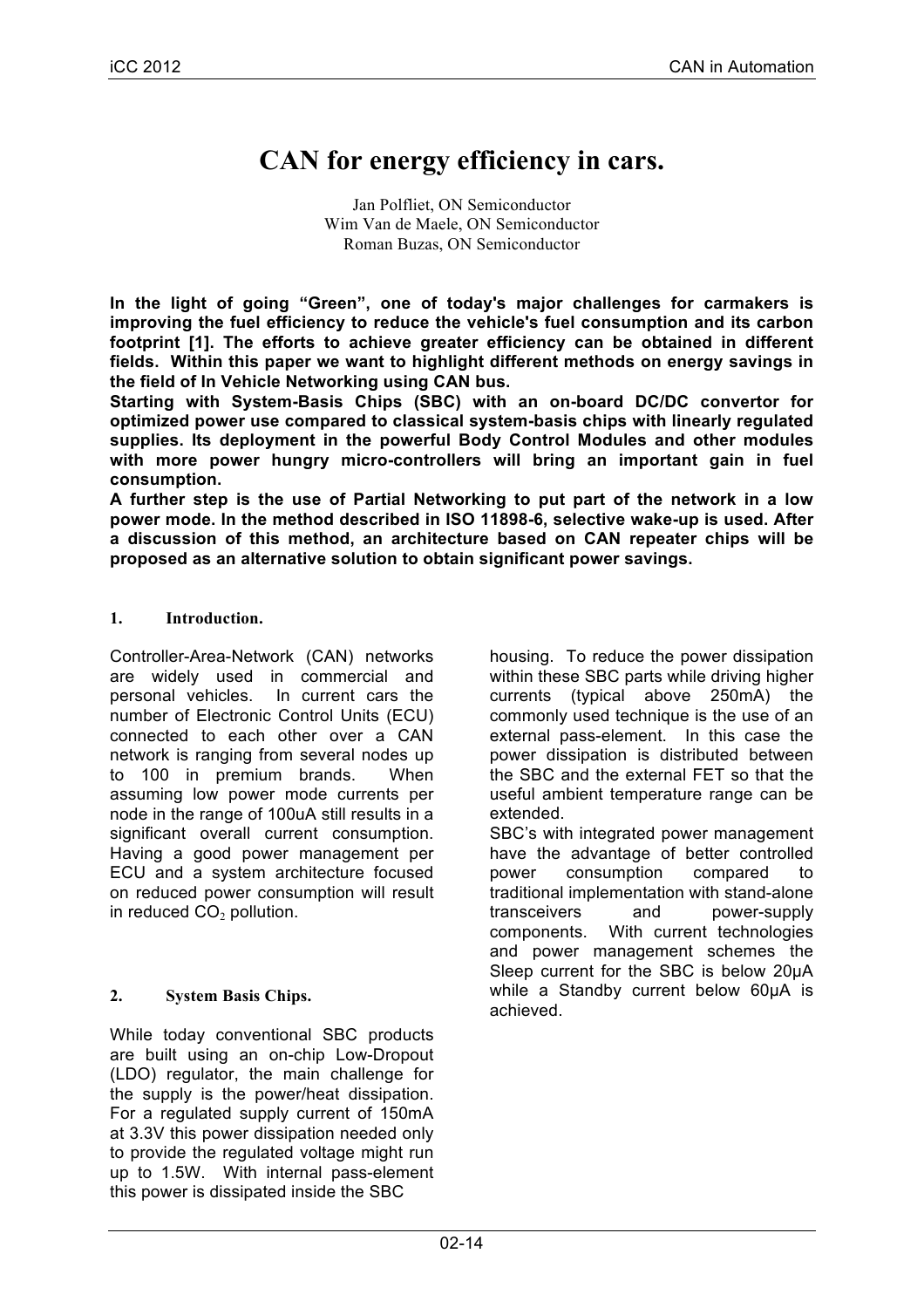

# With further increasing currents moving to **using two on chip LDO's.Figure 1: Example of an SBC based application**

switch mode power supply's (SMPS) addresses not only the thermal issues but also increases power efficiency thanks to a more power efficient DC/DC conversion, while keeping the overall system cost low. System Basis Chips with integrated SMPS bring another advantage to the overall application when the correct architecture is used. As in newer cars the start-stop system has made its entrance to further reduce fuel consumption, the application needs to work with supply input voltages as low as 2.5V. Here the selection of a up-down conversion is required. For the implementation a "boost-buck" configuration is preferred.



**Figure 2: Principle drawing of Boost-Buck configuration in power SBC.**



**Figure 3: Example of an SBC based application using on chip LDO's and DC/DC converter.**

An additional advantage of the above implementation can be seen on the low power mode. With this configuration in standby mode, having the 5V output voltage present, the internal component is supplied by the DC/DC converter and the component consumption from the battery is less than 60µA.

# **3. Partial Networking.**

In CAN bus-systems, all nodes are connected to the same bus and see the same messages. For reduction of consumption, part of the nodes need to be put in low power mode (sleep mode). When required, these nodes need to be put to normal again (waken up) via the bus by sending appropriated messages.

Partial Networking (PN) is the common term to reference this ability to operate only a part of the network that is necessary at that specific moment while the other nodes are in low power consumption state. Under PN multiple implementations can be chosen. Here below we describe two implementation possibilities:

- Selective wake-up functionality
- Using a CAN repeater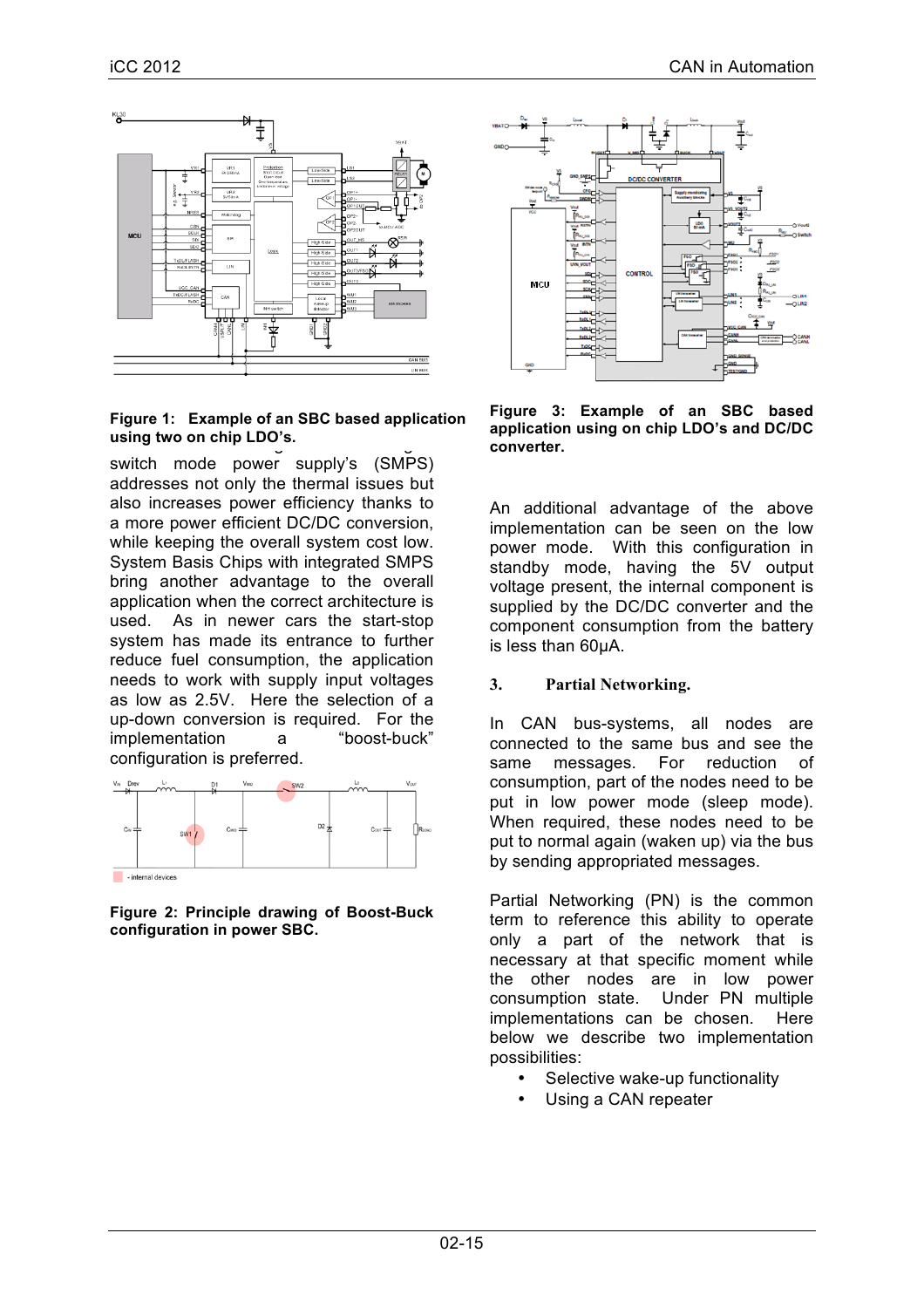#### **3.1. Selective wake-up functionality.**

Partial networking as described in the ISO 11898-6 [3] standard, defines one implementation method on how to reduce overall power consumption on a CAN bus. When an ECU is not required to work it can be disconnected from the CAN network as long as there is no specific command send to this specific node.

To obtain this PN function the individual nodes requires the "selective wake-up function" build in the dedicated transceiver. For this selective wake-up based on addressing the specific node, the transceiver needs following additions to the conventional ISO11898-2 transceiver:

- Incorporation of the CAN higher layers to detect the messages in the transceiver.
- Configuration registers (20 byte)<br>and an SPI interface to and an SPI interface to microcontroller for configuration of the device.
- Precise oscillator.

This implementation results in an increased system cost. Furthermore, the implementation of PN requires a software adaptation on all nodes within the network for using this system, which brings an important burden in the implementation.

## **3.2. CAN Repeater.**

When all nodes have to listen to these specific messages as described in the "selective wake-up functionality" approach as described above, all these nodes are consuming power and have cost drawback as described.

By introducing a bi-directional repeater on one of the modules connected to the CAN bus, we can split the logical bus into two physical parts.



**Figure 4: Modules connected to a CAN bus. Module 3 has a CAN repeater device. It** 

#### **repeats the data from one bus to the other bus.**

Regular modules have 1 CAN transceiver that is connected to the bus and that translates the physical CAN signals to digital signals that are processed by the module's microcontroller.





In this special case, we introduce a CAN repeater to one of the modules. This CAN repeater also interfaces with the microcontroller in a similar way as a standalone transceiver does, but it splits the physical bus terminals into two ports. Internally in the device the signals are repeated in a bidirectional way: every signal that is put on port A is transferred to port B, every signal on port B is transferred to port A.



**Figure 6: The module with CAN repeater.**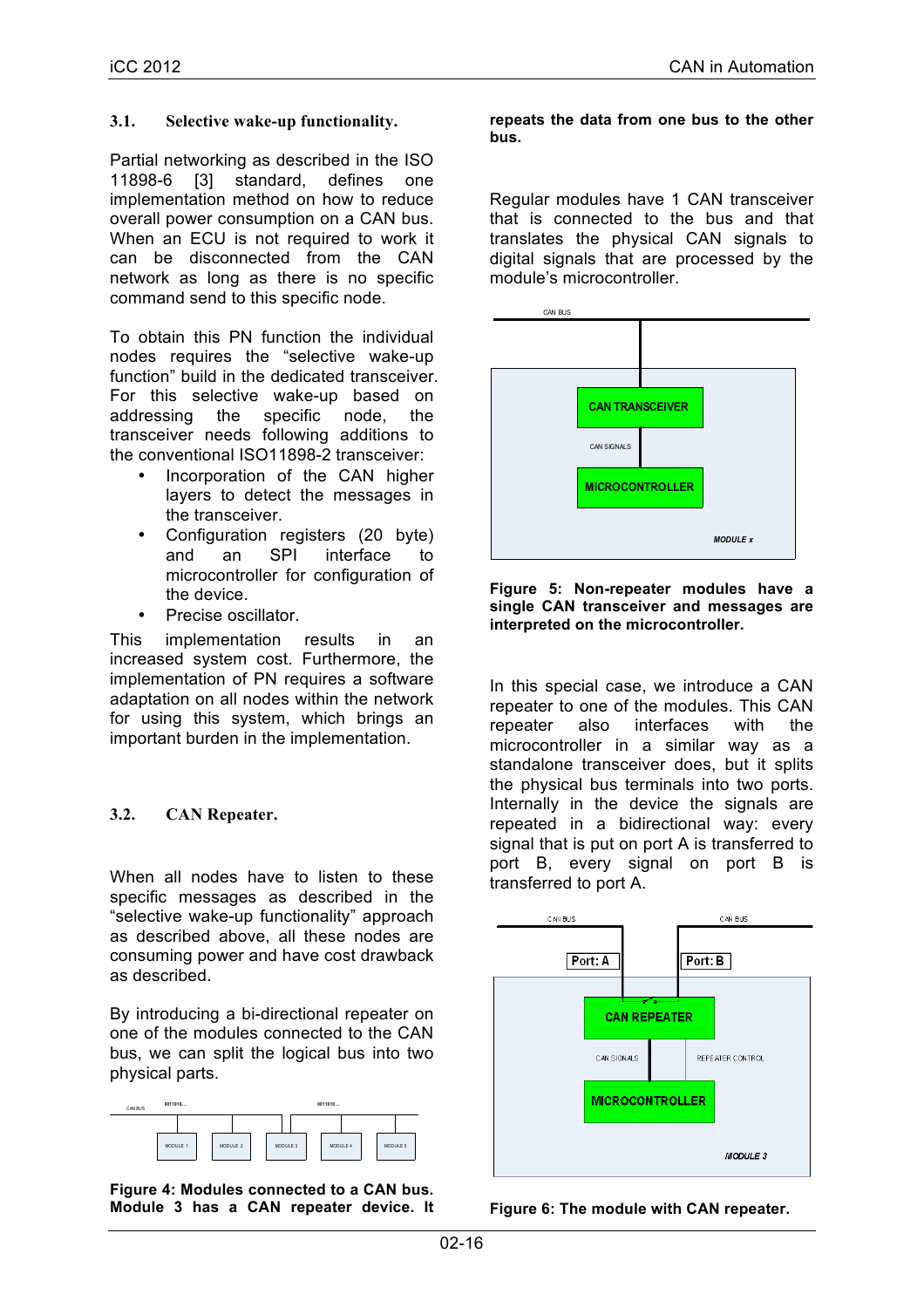Figure 6 shows such a setup. The CAN bus signals are interpreted in the microcontroller. Compared to the nonrepeater modules, only the repeater control signals are added from the microcontroller to the CAN-repeater. Repetition of the CAN bus data is done within the repeater chip. The repeater chip itself is based on two standard ISO 11898 CAN transceiver chip IP which brings the advantage of well proven EMC performance. That means excellent robustness of CAN communication and high resistance to unwanted wake up under EMC conditions.

There are connections to disable one of the ports. This feature is used in figure 7 to disconnect a part of the network.



#### **Figure 7: Shows a disconnected part of the BUS system.**

After receiving a Go-to-Sleep command, the switch is opened: there is no connection with the other part of the network. All nodes on that branch can assume a (very low power) sleep state. Typical transceivers are woken up by changing signals on their bus lines. As the bus is kept quiet, there is no wake-up, even not with standard ISO11898-2 transceivers. The part of network that is in low power mode (disconnected part of the bus in Fig 7) can be activated by:

- a) Commands on the active network send to the module with CAN repeater function. The repeater is enabled again and the nodes can see the bus-wake-up signal.
- b) Remote wake-up function: the lowpower receiver monitors its activity on the bus and if a dominant longer than a predefined time is detected, it will be send to the onboard controller. This signal can be used as wakeup in the application,

reactivating the switch in the CAN repeater.

Bus faults like wire shorts to ground or to battery, for example, are not copied from one bus section to the other bus over the CAN repeater. This is an important fault tolerance feature for the so-called "hard" bus faults, which interrupt the communication. "Soft" errors with effects like increased electromagnetic emissions, thermal issues, etc. are not affecting the full network. The repeater act in this case as some kind of "isolator" for faults between the different parts of the bus.

Key benefits for the above described solution using a CAN repeater element in the network are:

- Simple and cost-effective solution as in all but one node, standard transceivers can be used, with no need for SW adaptation. Use of standard transceivers (ISO11898-2 or ISO11898-5) in combination with just one Repeater device.
- No power consumption on any of the nodes that are on the segment of bus that is in sleep mode.
- Bus fault confinement

In case required, multiple repeaters can be inserted in the CAN network to create branches.



**Figure 8: Extension to more nodes**

The CAN repeater can even be used to build a network with multiple bus extensions, like: